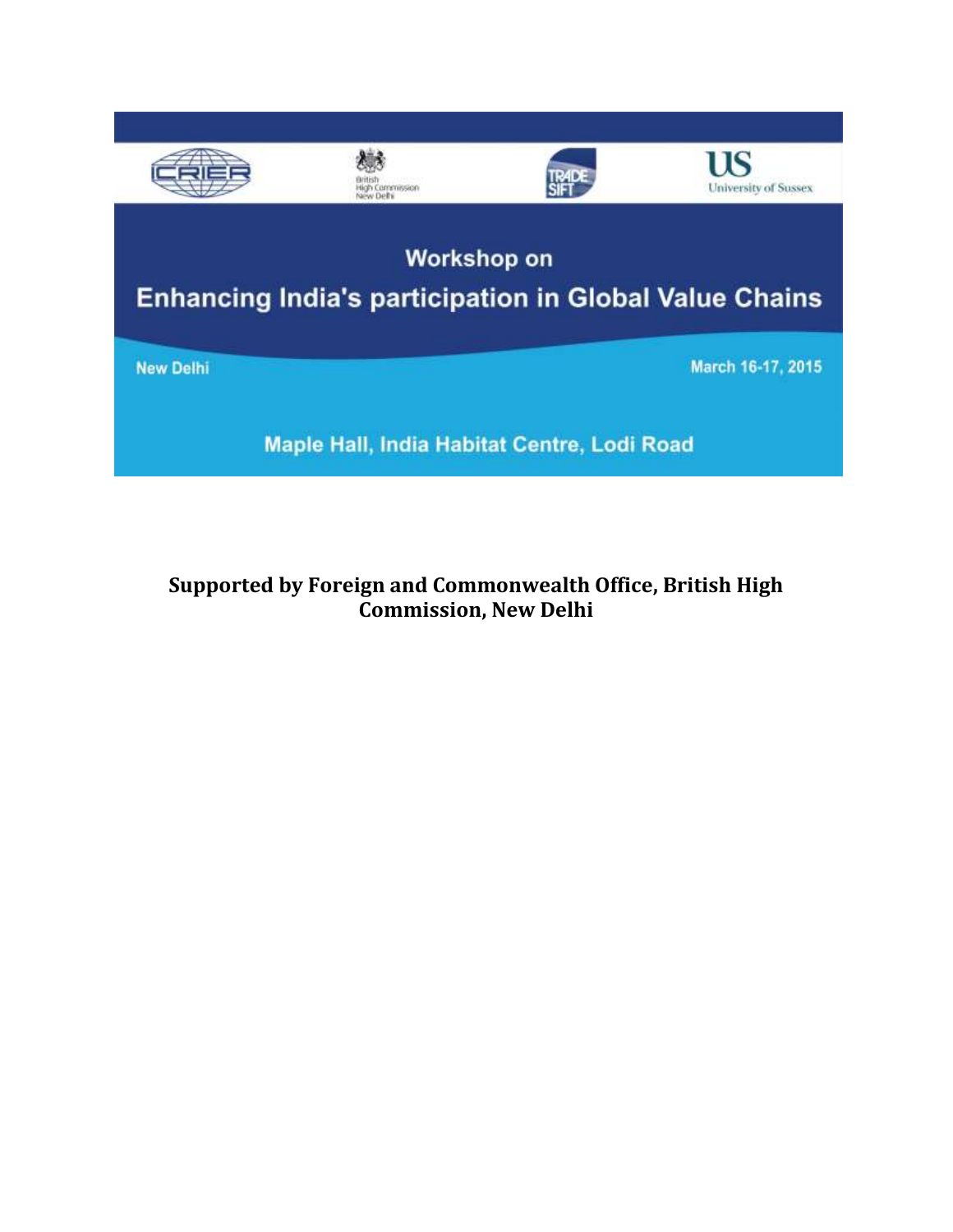## **Enhancing India's participation in Global Value Chains: Enabling "Made in India"?**

Global Value Chains (GVCs) offer a way of reaping the gains of international specialization by the breakup of the production process into geographically separate stages. For countries, this offers opportunities to specialize in different stages of the production process and thereby move up the value chain. India is seen as lagging in adoption of this mode at least in part due to deficiencies in policy. However, there is a weak evidence base for this perception and hence no coherent basis for policy to encourage Indian and foreign firms to cooperate in value chains.

The objective of this study is to fill the evidence base on this issue. Through a survey of circa 100 firms in selected industries, detailed empirical evidence is to be provided of their engagement in GVC activity; the domestic barriers to those engagements; and the costs associated with those barriers. Policies benefitting India will also be identified.

## **Programme**

| $09:30-10:00$ a.m. | <b>Registration</b>                                                                                                         |
|--------------------|-----------------------------------------------------------------------------------------------------------------------------|
| $10:00-10:05$ a.m. | Introduction and Welcome Remarks by Prof. Anwarul Hoda, Chair<br>Professor, Trade Policy and WTO Research Programme, ICRIER |
| $10:05-11:15$ a.m. | Chair: Prof. Anwarul Hoda                                                                                                   |
|                    | Presentation on WIOD by Dr. Michael Gasiorek, University of Sussex                                                          |
|                    | Presentation on GVC activity Indian firms: summary of the findings<br>from the survey by Dr. Saon Ray, ICRIER               |
| $11:15-11:30$ a.m. | Q & A                                                                                                                       |
| 11:30 -11:45       | Tea Break                                                                                                                   |
| 11:45-12:30 p.m.   | <b>Industry Session 1: Automobiles</b>                                                                                      |
|                    | Chair: Nisha Taneja, Professor, ICRIER                                                                                      |
|                    | Speakers:                                                                                                                   |
|                    | Mr. Sugato Sen, SIAM                                                                                                        |
|                    | Dr. Biswajit Nag, IIFT                                                                                                      |

## **Day 1: March 16, 2015**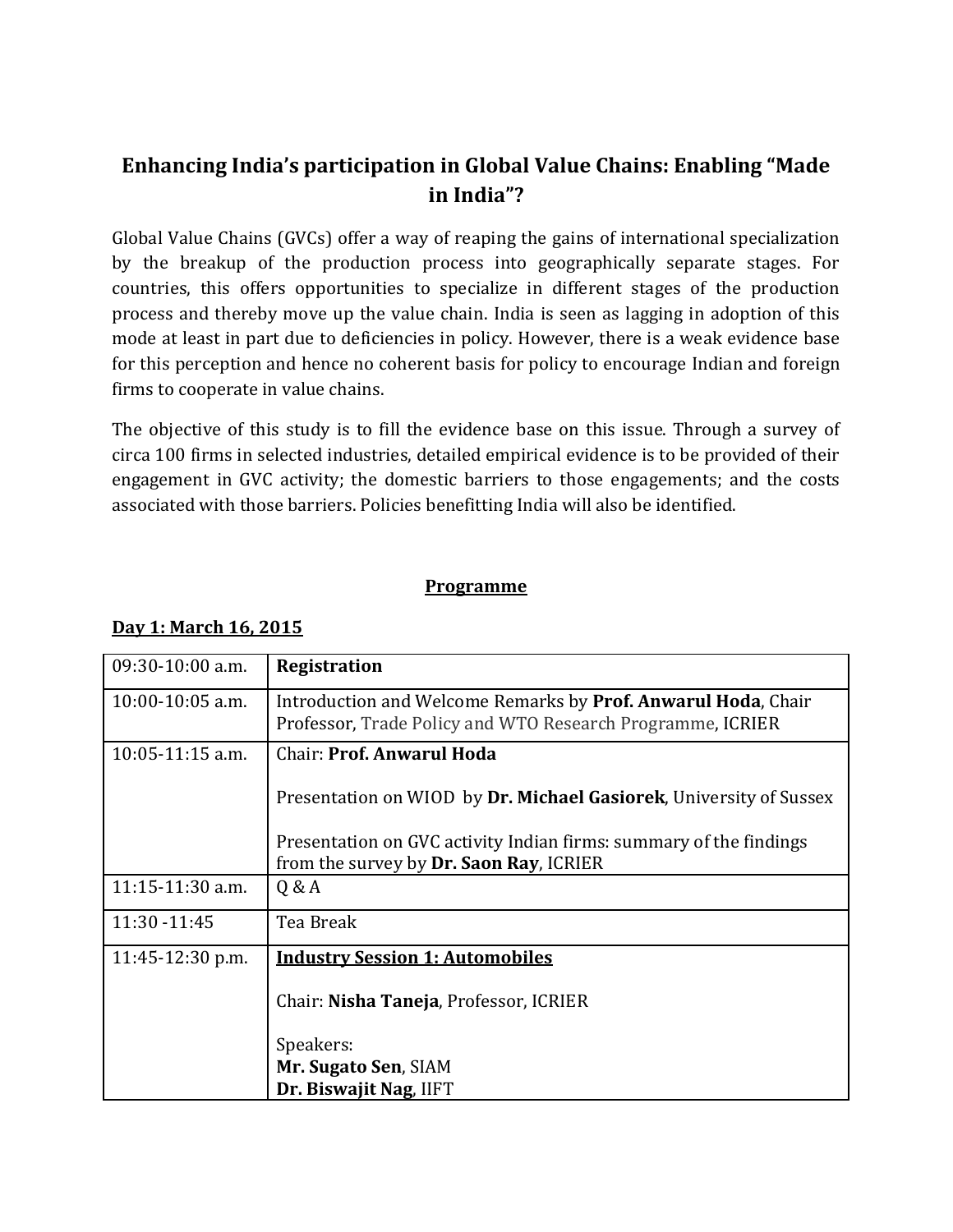|                     | Mr. Subhomoy Bhattacharjee, Indian Express         |
|---------------------|----------------------------------------------------|
| 12:30-12:45 p.m.    | Q & A                                              |
| $12:45 - 2.00$ p.m. | Lunch                                              |
| $2.00 - 2.45$ p.m.  | <b>Industry Session 2: Semiconductor chips /IT</b> |
|                     | Chair: Dr. Saon Ray                                |
|                     | Speakers:                                          |
|                     | Prof. Dev Nathan, IHD                              |
|                     | Dr. Anupam Khanna (formerly NASSCOM)               |
|                     | Mr. Avinash Ramachandra, Dell India                |
| $2:45 - 3.00$ p.m.  | Q & A                                              |
| $3.00 - 3.15$ p.m.  | Tea                                                |
| $3.15 - 4.15$ p.m.  | <b>Industry Session 3: Pharmaceuticals</b>         |
|                     | Chair: Dr. Michael Gasiorek, University of Sussex  |
|                     | Speakers:                                          |
|                     | Prof. B. N. Goldar, IEG                            |
|                     | Dr. Saradindu Bhaduri, JNU                         |
|                     | Mr. Anil Khaitan, SNK                              |
|                     | Dr. Mukta Arora, Eli Lilly                         |
| $4.15 - 4.30$ p.m.  | Q & A                                              |

## **Day 2: March 17, 2015**

| $09:30-10:00$ a.m. | <b>Registration</b>                                                    |
|--------------------|------------------------------------------------------------------------|
| $10:00-10:35$ a.m. | Introduction by Dr. Rajat Kathuria, Director & CE, ICRIER              |
|                    | Chair: Dr. Rajat Kathuria                                              |
|                    | Lecture on India's vs. China's engagement in GVCs by Dr. Michael       |
|                    | <b>Gasiorek, University of Sussex</b>                                  |
| 10.35 -11.00 a.m.  | Presentation enhancing India's integration in GVCs by Dr. Saon Ray     |
|                    | and <b>Smita Miglani</b> , ICRIER                                      |
| $11:00-11:30$ a.m. | Q & A/open discussion                                                  |
| 11.30 -11.45 a.m   | Tea                                                                    |
| 11:45 -12:45 p.m.  | Panel discussion on How can India enhance its integration with         |
|                    | <b>GVCs?</b> moderated by Mr. M. K. Venu, Executive Editor, Amar Ujala |